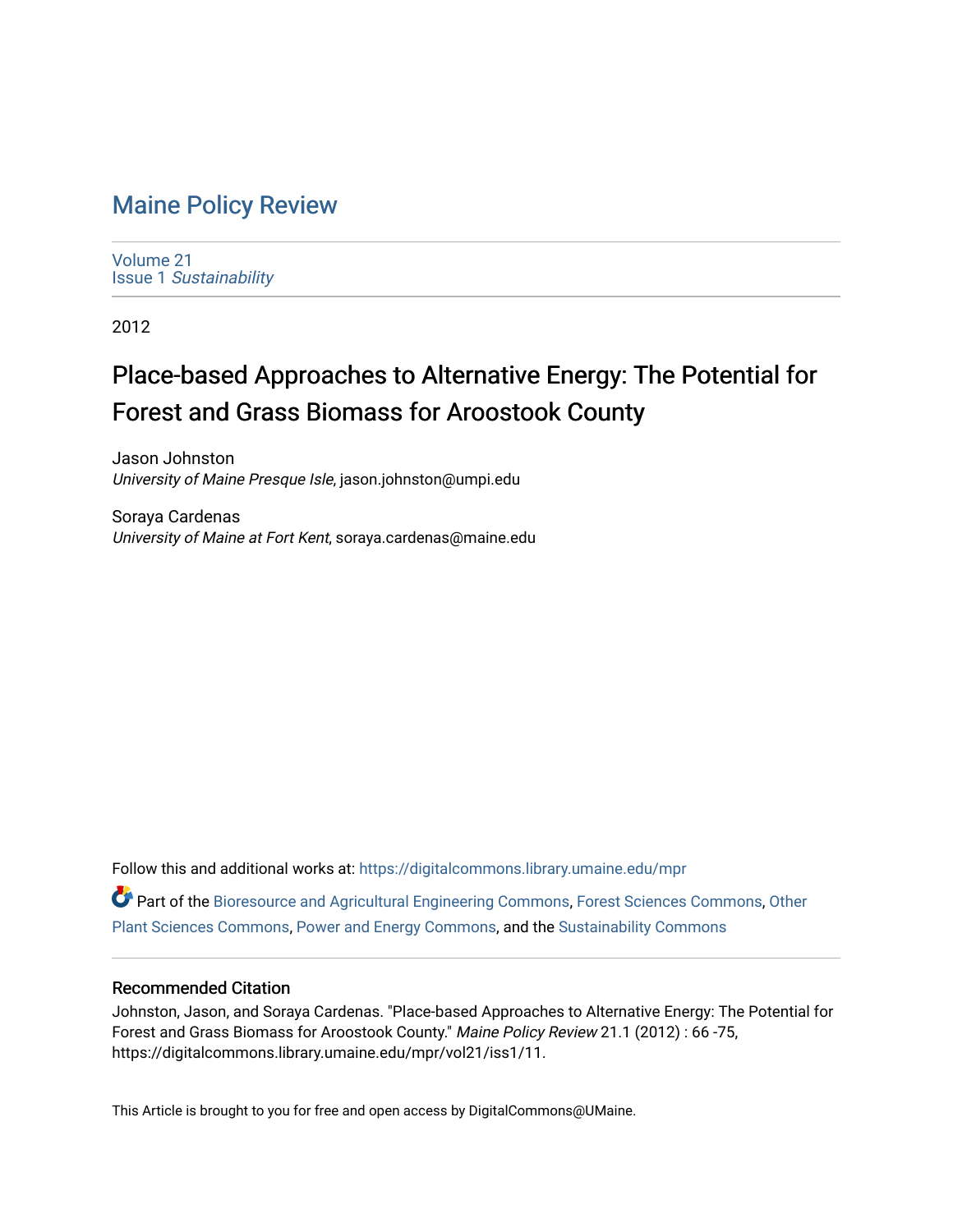

*Teams at the University of Maine Presque Isle and the University of Maine at Forth Kent are engaged in evaluating the potential for forest and grass biomass energy in Aroostook County, funded through Maine's Sustainability Solutions Initiative. Jason Johnson and Soraya Cardenas discuss how this potential is being evaluated and the possible ways in which expanding grass and wood biomass might benefit farmers and residents of The County. They suggest that using some of Maine's farmland for fuel might be sustainable with appropriate management and with consideration for potential environmental and socioeconomic drawbacks.* 

Place-based Approaches to Alternative Energy: *The Potential for Forest and Grass Biomass for Aroostook County*

by Jason Johnston

Soraya Cardenas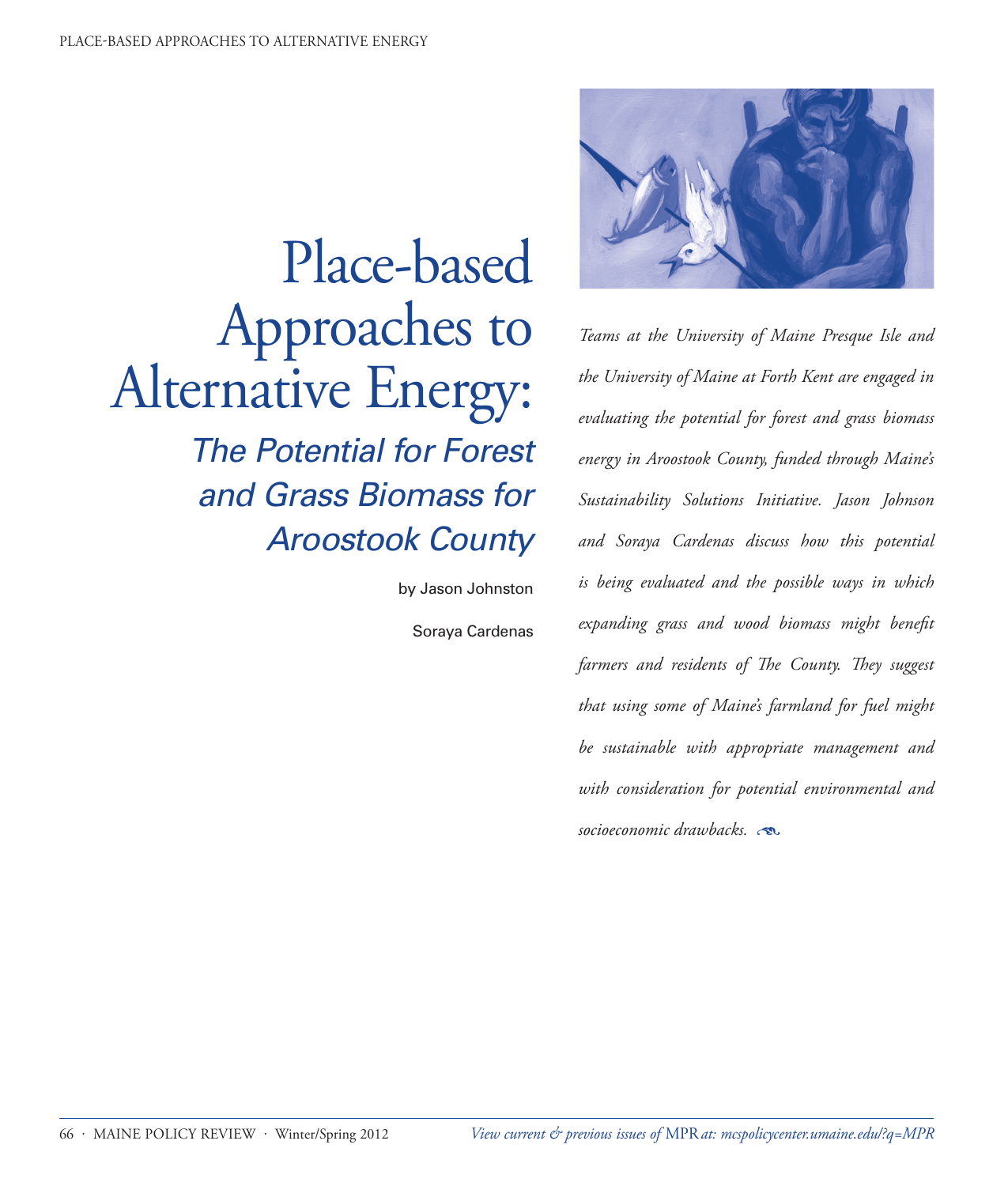…the potential for

reduce The County's

high-priced foreign

oil, while boosting

the local economy,

is a major emphasis

of community and

regional economic-

development

efforts.

biomass to help

dependence on

Using biomass as a heating source in Aroostook<br>County is not new. Families in northern Maine used wood to heat their homes long before the current heavy reliance on oil. According to Dan Vaillancourt (personal communication, December 28, 2011), CEO of Daigle Oil, the average Aroostook County consumer uses about 600 to 650 gallons of oil, which at current prices is \$2,000 to \$2,500 dollars of a family's annual budget. Vaillancourt contends that the impact of high oil prices has been kept partially in check because of new, more efficient furnace and boiler technologies and conservation efforts by consumers who have lowered their thermostats and increased home insulation to keep costs in check. Despite these efforts, oil prices remain uncertain and their impact on family budgets a continuing concern. In 2008, the annual average cost of a barrel of oil surged to \$91.48, its highest level since the energy price spike of 1980 (Inflation Data 2012). Though prices then declined, they have begun to climb anew. This high cost of oil is especially burdensome to the residents of Aroostook County, one of the poorest in Maine, with an average household income of \$34,868, which is \$10,000 below the state average and \$15,000 below the national average (U.S. Census 2010).

But now the potential for biomass to help reduce The County's dependence on high-priced foreign oil, while boosting the local economy, is a major emphasis of community and regional economic-development efforts. In 2010, the Northern Maine Development Commission (NMDC) and Aroostook Partnership for Progress commissioned an analysis of potential energy alternatives for northern Maine and concluded that biomass offered greater economic opportunities than wind power (ViTAL Economy Alliance 2010). According to Michael Eisensmith (2011) of the NMDC, a 2010 survey found that 5.9 million gallons of fuel oil are consumed each year in Aroostook County, at an annual cost to consumers of \$18.8 million dollars, only \$4.2 million dollars of which was retained in the region. In comparison, using the 45,000-ton regional capacity for pellets would result in more than \$11 million dollars of retained wealth.

With the incentives of high energy costs and a biomass resource base unrivaled in the eastern U.S., Aroostook County planners, businesses, communities, and public institutions are pursuing local biomass as a way to reduce energy costs and develop the predominantly natural resource-based economy. With the aid of the American Recovery and Reinvestment Act (ARRA) of 2009, 22 public institutions in Maine have converted oil boilers to wood pellet or biomass boilers with grants from the U.S. Forest Service, with several of these in Aroostook County. Under ARRA, new heating systems have been installed in Fort Fairfield, Madawaska, Limestone, and Houlton public schools. The Northern Maine Medical Center also received a grant to install a 10-million-BTU biomass heating system. Three of the areas institutions of higher education, Northern Maine Community

College, University of Maine at Fort Kent (UMFK), and University of Maine at Presque Isle (UMPI), also updated boilers to either biomass or pellets. All told the biomass-boiler projects completed or under construction in Aroostook County are projected to save roughly \$2.1 million annually.

In addition to these savings, which will benefit local taxpayers, the local economy will also benefit. Any loss of oil revenue will be offset because 78 percent of money spent on pellets and wood chips remains in the local economy versus only 22 percent for oil (NMDC, personal communication, 2012). According to an article by Jen Lynds in the November 14, 2011, *Bangor Daily News*, the biomass heating system at Northern Maine Community College is expected to provide heat for nearly 70 percent of the total square footage of campus buildings. The new heating system at UMPI will heat the campus's two main teaching buildings, by burning approximately 100 tons of pellets per year, with an estimated cost saving to the university of \$37,500. This project combines with new solar panels on the roof, a variety of energy efficiencies, and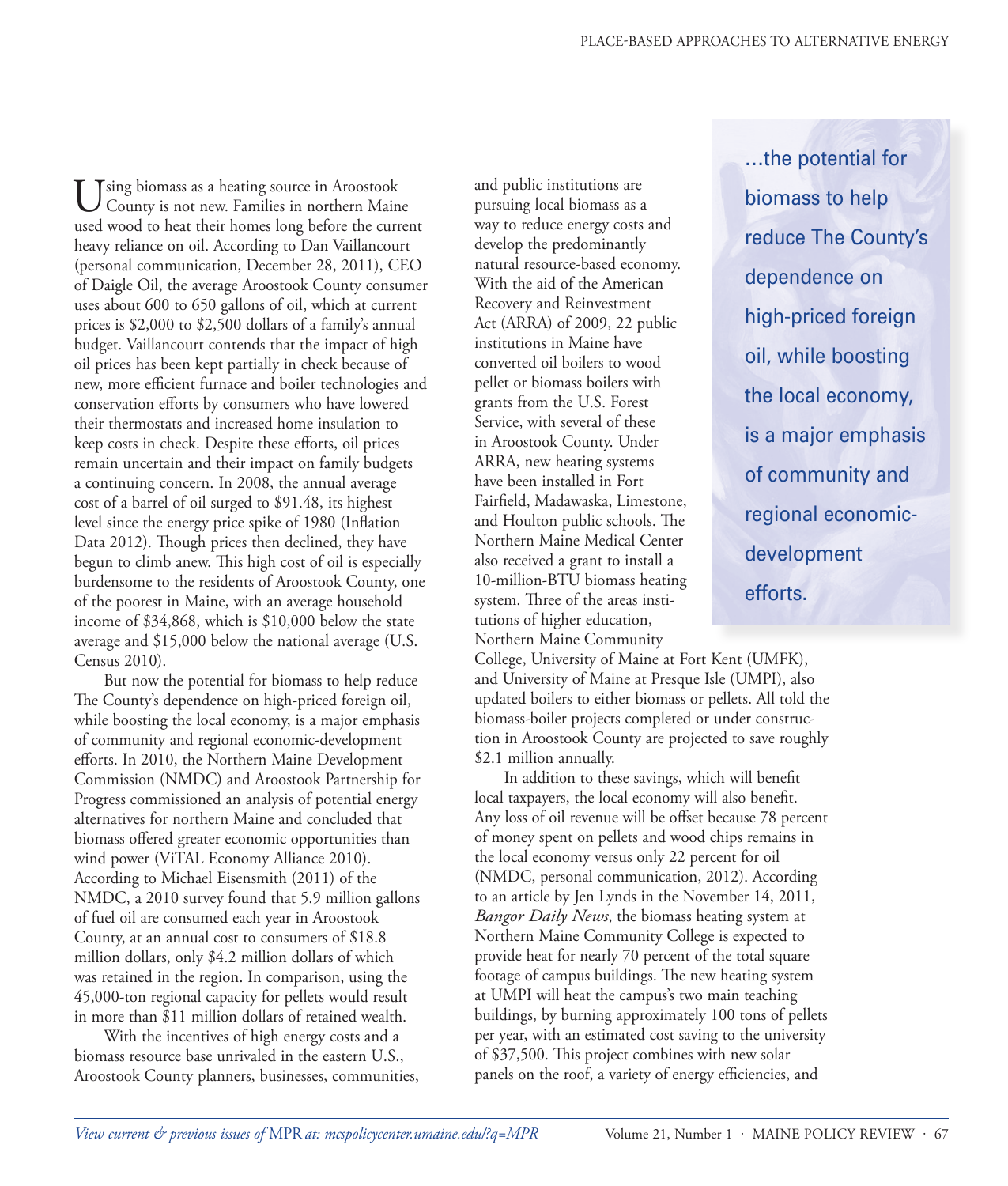previously installed heat pumps—systems that complement each other to add further energy savings. Projects like these that reduce both costs and carbon footprint are intended to serve as demonstrations of comprehensive energy systems for other public and private facilities.

Significant resources are being directed at these conversion efforts, going beyond one or two buildings. An article by Julie Daigle in the *Fiddlehead Focus* on November 7, 2011, states that UMFK and Maine School Administrative District (MSAD) 27 secured two grants totaling more than three million dollars under the leadership of UMFK's Center for Rural Sustainable Development, headed by Brian Kermath. The Maine Department of Conservation and federal stimulus funds grant totaling \$500,000 will help convert UMFK's two largest facilities to a single biomass heating system, and the U.S. Department of Agriculture High Energy Cost Grant for \$2.6 million will allow for the construction of a biomass heating system with a single boiler for nine buildings on the UMFK and Fort Kent Community High School campuses. According to the May 24, 2011, *Fiddlehead Focus* article by Andrew Birden, Kermath states "the projects will be good for the local economy, the environment, and the University's bottom line, if managed sustainably and they will help educate the larger community on critical energy issues."

…energy [is] clearly the most pressing concern to the Aroostook River watershed in terms of ecological, sociological, and economic importance.

> What remains to be seen is if conversion to local biomass for heating can be sustained without federal stimulus money. For example, Caribou is also assessing the feasibility of a city-wide district heating system that would use biomass as an energy source. It is seeking funds for an engineering analysis to determine the mechanical feasibility of connecting several buildings to the network (NMDC 2004). In a conversation with

Caribou town manager, Steven Buck, he points out that Caribou High School's conversion to wood chips was done on cost-savings alone, with no tax increase. With \$242,000 in savings per year, the \$2.7 million project will be paid for within 11 years.

Interest in using woody and perhaps grass biomass for local heat, electricity production, and industrial use is apparent in the minutes at meetings of the Biomass Working Group, which has been convened by the NMDC. This collection of industry, policy, municipal, academic, and government representatives has been exploring options for economic development through local biomass use and production for more than two years. As the development of a local biomass economic sector has proceeded, many new questions have emerged. Is there enough wood to supply a growing industry? Is it feasible to use agricultural land to grow biomass, and are farmers interested? Does support for crop conversion exist in the farm community? Are furnaces and boilers limited to certain kinds of biomass? How much agricultural and forest land is potentially available for biomass production? How do we educate community members about the many questions and issues raised by biomass energy?

Finding answers to these and other questions is the impetus for two research projects that are part of Maine's Sustainability Solutions Initiative (SSI). Through a National Science Foundation grant to Maine EPSCoR, UMPI and UMFK have begun to conduct research directly linked to their local communities. By engaging a variety of stakeholders from the inception of their research, the institutions are planning to accomplish one of the central goals of this SSI project—to help bring "knowledge to action." Both the UMPI and UMFK projects address biomass as a potential source of local energy and economic development for Aroostook County. UMPI focuses on the potential for production of grass biomass on currently underused land, within the Aroostook River watershed. UMFK's work, though in some ways parallel to UMPI's, specifically focuses on Fort Kent, a St. John Valley community, in an effort to implement economic and life-style changes. The idea is that insights from these changes will be shared with other Aroostook communities. Ultimately, both projects will contribute to assessing the feasibility, scale, and extent of Aroostook County's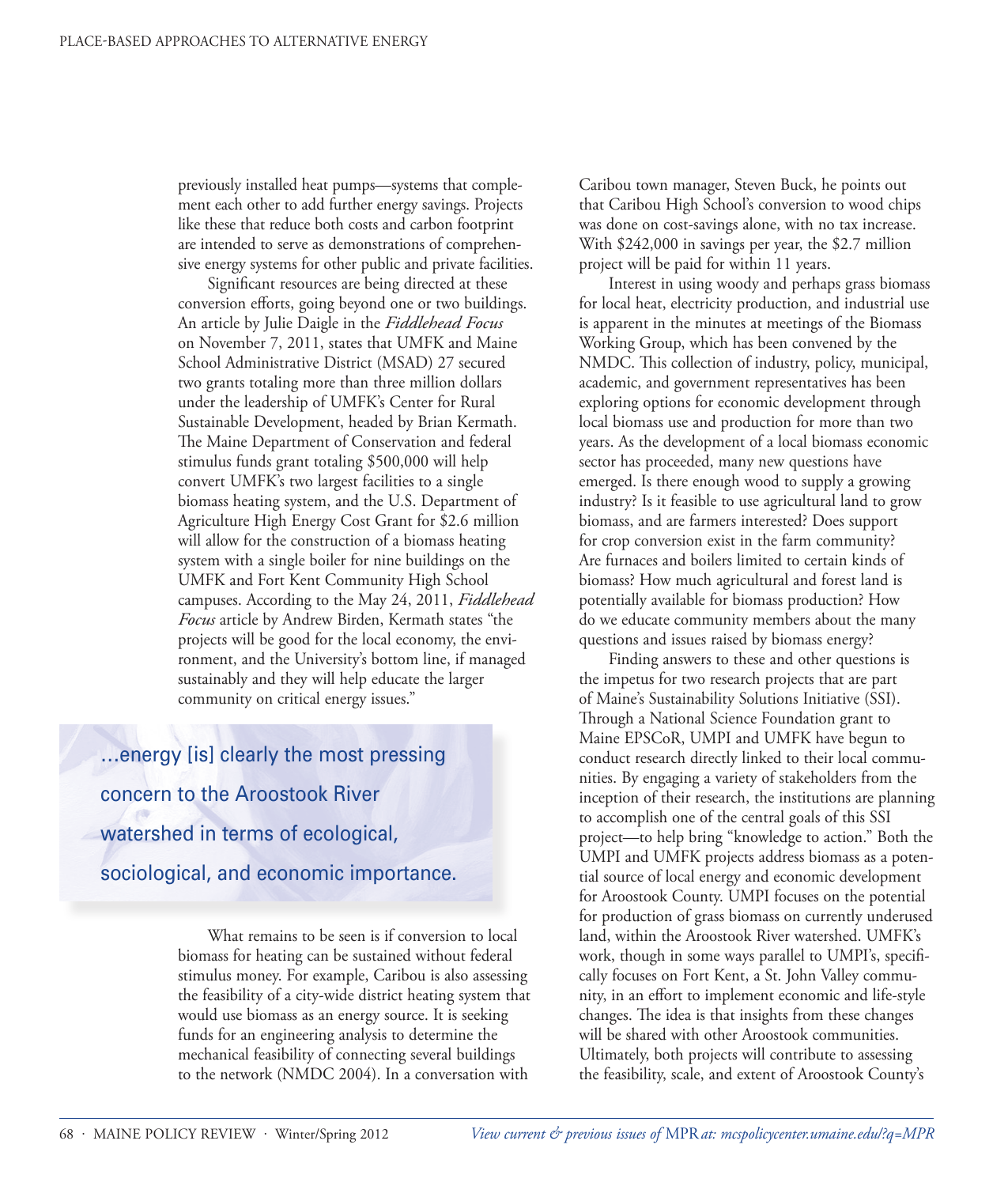developing biomass initiatives. It is hoped that this work will benefit residents through cost savings and stimulation of local economies, while addressing potential negative impacts of shifting land-use practices.

#### UNIVERSITY OF MAINE-PRESQUE ISLE AND GRASS BIOMASS

When the research team at UMPI began to<br>consider options for an SSI project, energy was clearly the most pressing concern to the Aroostook River watershed in terms of ecological, sociological, and economic importance. The interest among UMPI researchers linked nicely to a project already underway through the leadership of University of Maine Cooperative Extension's (UMCE) Andrew Plant that involved the exploration of grass biomass for energy. The UMPI team began to focus on research collaboration with UMCE to evaluate the feasibility of grass biomass for the region. As this article lays out, this project typifies both the challenges and opportunities that SSI is attempting to address. The challenges concern how to collect and create knowledge that will be useful to local stakeholders. We have embraced the opportunity to transform academic research from its typical outlet in peer-reviewed journals to "boots on the ground" research, stakeholder engagement, and recommendations that actually are implemented.

The UMPI team's research approach involves identifying potential land and landowners, assessing likely ecological impacts, connecting interested stakeholders, conducting economic assessments, and examining how knowledge of the past can be a tool in leading discussions of future land use change. Chunzeng Wang (earth and environmental sciences) is using a combination of satellite imagery, aerial photos, ground-truthing, and tax maps to determine potential land area for grass biomass production. While some of these lands may currently be in row-crop production, the primary focus is on hay, fallow, or old field habitat. Although Aroostook still has the most agricultural land of any county in Maine, its cultivated acreage has declined by roughly 200,000 acres (about 50 percent) since the 1940s, when potato production peaked at 219,000 acres (Robin Helrich, personal communication, January 13, 2012). There are currently 205,000 acres of total

farmland, with 126,000 acres currently planted in potatoes, grains, or broccoli. While 28,000 acres are enrolled in the Conservation Reserve Program, another 67,000 acres remain idle (ViTAL Economy Alliance 2010). A considerable portion of underused land is mowed biannually to prevent forest succession. To obtain an accurate assessment of these lands, the final GIS database will identify suitable plots, current land use, ownership, and landowner interest in providing fiber for biomass.

The grass biomass project captivated the UMPI group's attention because of its potential to benefit from currently underused land, but also because there was the potential for ecological benefit. Often "development" and "ecological sustainability" are seen as antithetical, but converting crop or old field habitat into grasslands harvested late in the season may provide some benefit to grassland birds—among the most threatened species of birds in the Northeast and U.S. (Vickery and Herkert 2001). For this reason, Johnston (wildlife ecology) has been leading research into the habitat potential of grasslands for common and threatened grassland birds. By measuring food availability, physiological condition, and bird abundance of 14 grassland bird species in five different grassland habitat types, Johnston will be able to evaluate the amount and quality of current and potential habitat for these birds. State-threatened species such as the upland sandpiper are only encountered in large, open agricultural areas, such as those in Aroostook, the blueberry barrens of Washington County, or preserves and airfields. Even if biomass grass fields are not equivalent to preserves, they may still offer habitat that is not currently afforded by row-crop farming. While a variety of native and non-native grasses are being explored for production, some concern remains over the invasiveness of reed canary grass, especially if planting expands to thousands of acres. Thus, by monitoring current and past reed canary grass plantings, Johnston and his student researchers will investigate its ability to disperse into and dominate adjacent habitats.

There are several challenges in exploring this potential energy source. Are landowners interested? Is there a market for the product? Are new commercial enterprises needed for getting product to market? How do all the potential stakeholders connect with one another?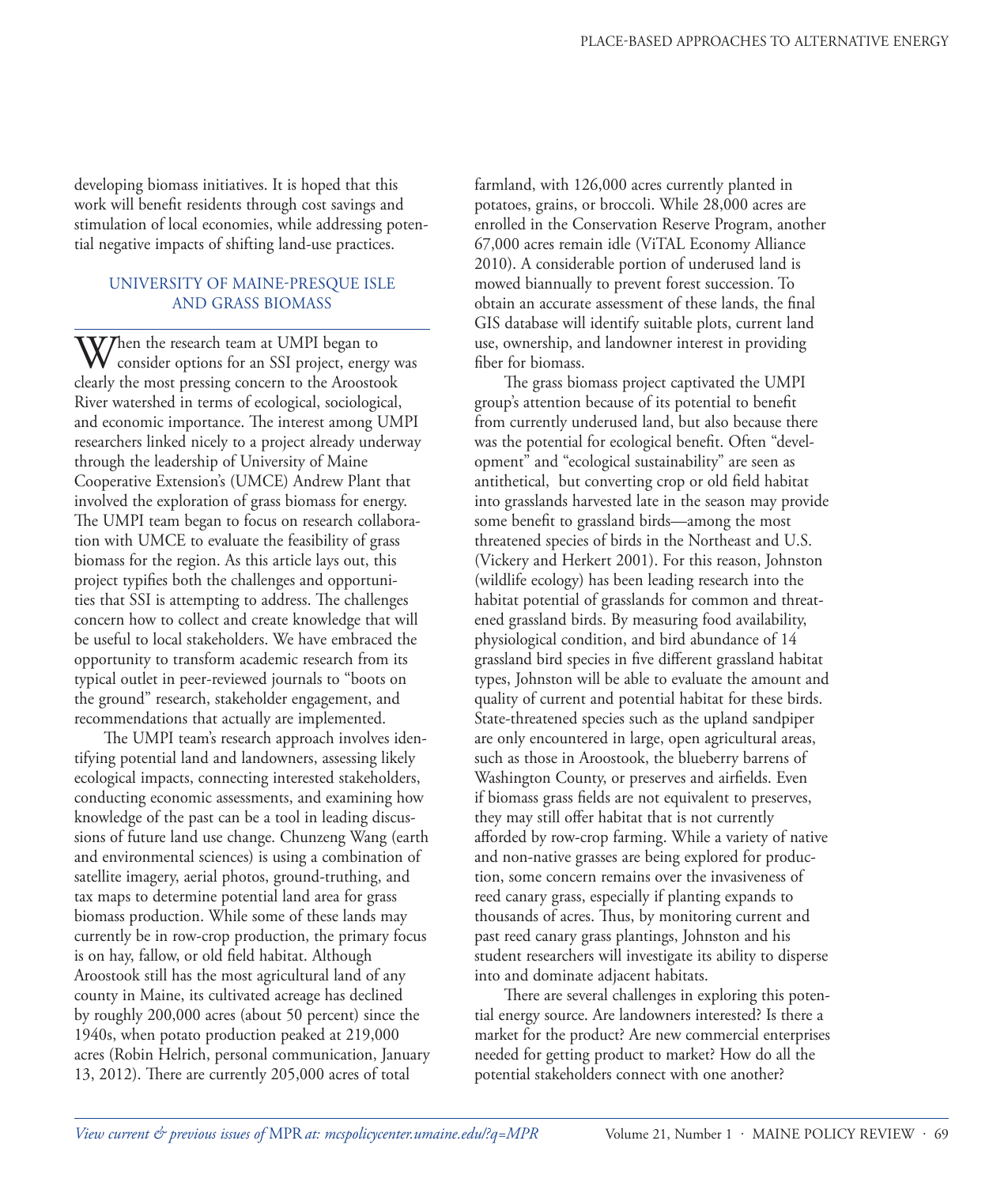University researchers are playing a critical role in addressing these questions and coordinating to help to evaluate potential economic development opportunities that might otherwise not get off the ground. For example, many small non-farmer landowners may have an interest in growing grass for biomass but do not possess the necessary equipment or expertise. There may be interested farmers, but they may not have the ability to harvest the biomass if the timing conflicts with the potato harvest. Municipalities may have interest in encouraging this development in their town, but lack the GIS capability to compile a townshipscale map and a plan that would assist in this effort. Therefore, to bring together diverse stakeholders interested in grass biomass, our university research team is using meetings, outreach, and survey instruments to evaluate interest, feasibility, and logistical concerns. By providing information to landowners, potential custom operators, municipalities, and others, we can provide a clearer path for them to evaluate their potential involvement in grass biomass production. This outreach is being conducted by David Putnam of UMPI and David Vail of Bowdoin College.

A final component of feasibility analysis is assessment of economic feasibility. Plant has already created a farm enterprise budget, and Vail will expand on this work to evaluate costs, revenues and risks to additional types of stakeholders, such as non-farm landowners, custom haying operators, and bulk transport businesses. He will also evaluate impacts on local employment and economic activity, building on ViTAL Economy's previous modeling.

Whether or not grass biomass ever reaches a scale of thousands of acres in Aroostook County depends largely on potential economic gain to three types of stakeholders: landowners, pellet fuel manufacturers/ distributors, and end users. How people view the land and what it should be used for, however, plays a part in their willingness to convert to a new land use. One way we plan to engage stakeholders in discussions of whether to grow grass for biomass is to have them consider the history of land use in our region. As the foundation for this dialogue, Kimberly Sebold (history) is conducting historical analyses based on agricultural censuses, population censuses, and other historical records. She is developing a comprehensive database of

past agricultural land uses in the town of Fort Fairfield. We will use these histories to engage people in imagining the future landscape of our region. We will combine current and historical data to create a variety of alternative future scenarios (e.g., McCloskey, Lilieholm and Cronan in review), to inform a participatory land-use planning process.

We anticipate many useful outcomes from this SSI research project. They include (1) a map and analysis of potential areas for grass biomass development along with identification of interested landowners; (2) an assessment of ecological risks and opportunities of conversion to grass biomass; (3) management guidelines and plans for non-farmer landowners, farmers, and municipalities; (4) an economic analysis and feasibility study; and (5) an overall analysis of past, present and potential future land uses for the agricultural portion of the Aroostook River watershed. By providing comprehensive place-based knowledge, we hope to arm stakeholders with the capacity to decide whether grass biomass fits within their own management plans. Regardless of whether this leads to thousands of acres of grass for biomass, the research and participatory activities will provide local stakeholders with both the knowledge and perspective to decide the most appropriate and sustainable uses for their land.

The fact that UMPI and UMFK independently selected renewable energy production for their SSI work underscores how prominent this topic is from both academic and societal perspectives. The teams are using an interdisciplinary approach that considers both scientific and socioeconomic factors. While UMPI is considering primarily grass biomass, UMFK is considering a range of renewable local sources.

#### UNIVERSITY OF MAINE-FORT KENT AND LOCAL BIOMASS

The focus of UMFK's research is geographically<br>narrower and more applied, looking specifically at the impact on the Fort Kent community of implementing both wood and grass biomass as a supplementary heating source. UMFK's research team is in its second year of the SSI project. The team is made up of an interdisciplinary group of researchers, which includes biologist Kim Borges, forestry professor Dave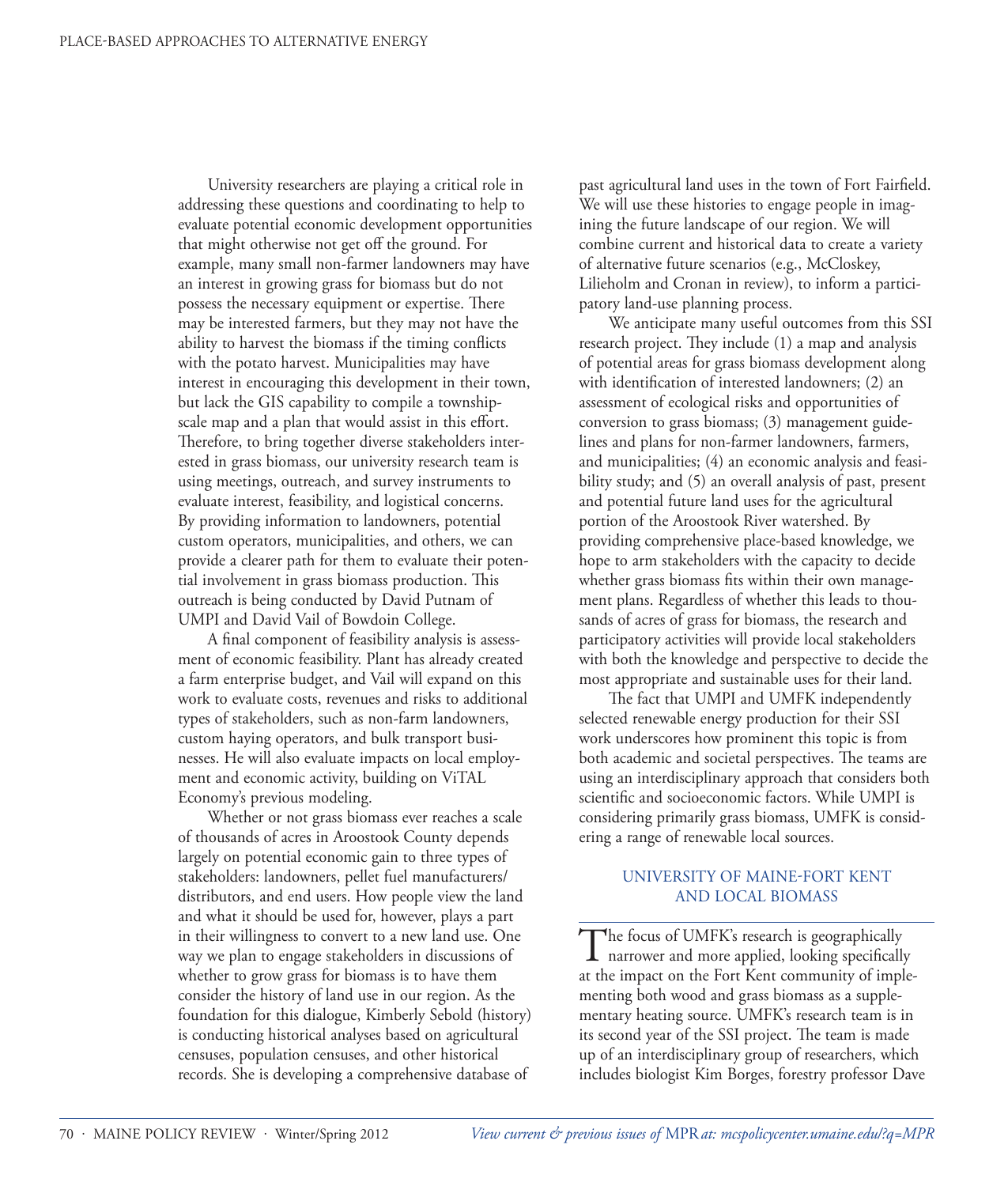Hobbins, psychologist Kurt Holzhausen, and environmental sociologist Soraya Cardenas. The team is investigating whether biomass production can help to reduce heating costs and stimulate the economy in Fort Kent, through the development of a place-based research model. Can land owners produce enough biomass to fuel a community and could any additional product be sold elsewhere? Are farmers and woodlot owners interested in producing biomass? What are the risks for farmers and woodlot owners? Are residents and businesses alike interested in supplementing or replacing their primary heating source with biomass? Are there retailers of biomass equipment and how accessible is it to residents and businesses?

Before these questions can be addressed Borges and Hobbins must first determine the availability of land for biomass conversion. Through a GIS analysis, Hobbins has begun to outline the potential boundaries for woodlot and agricultural production for biomass products. Borges has begun to assess actual land use through ground-truthing methodologies. She also will determine the most appropriate biomass crops, looking at potential risks such as crops that may be invasive species and may have sensitivity to low temperatures and high moisture. Once Borges and Hobbins have determined the availability of biomass, they will provide a calculation of the land area available for production and the potential maximum biomass yield for the Fort Kent area.

Though a maximum calculation for grass biomass may be determined, there are economic and social factors that may affect feasibility of growing biomass use for heating. According to Plant, some biomass furnaces and boilers are restricted to wood pellets, relegating grass biomass primarily to commercial or industrial use, or as part of a manufactured product that is predominantly wood. Farmers also may be slow to transition from potato to grass biomass crops because of lower revenue compared to potatoes. According to Plant, despite lower annual input costs to farmers to grow grass crops, farmers may still be slow to transition because of cultural ties and familial traditions. Many farmers from The County have a long history of growing potatoes and other traditional crops such as buckwheat. Potato harvest is so ingrained in the community culture that festivals such as Fort Kent's

Scarecrow Festival and Fort Fairfield's Potato Blossom Festival highlights the region's annual cultural events. Throughout Aroostook County many elementary and high schools still close for two to three weeks to provide workers for the potato harvest. Further limiting the economic feasibility of grass biomass are the transportation costs associated with moving the crops to the pellet plants. Thus, Plant has explored the possibility of a mobile pellet plant and shared operating costs between farmers, which may provide incentives to tap into a potential growing market as technology begins to adapt to the availability of renewable resources.

> The fact that UMPI and UMFK independently selected renewable energy production for their SSI work underscores how prominent this topic is from both academic and societal perspectives.

To fully capture the complex social and economic consequences of converting a community to biomass from oil, Cardenas and Holzhausen have begun to interview focus groups in the Fort Kent area. These focus groups consist of business owners, retailers of biomass equipment, biomass distributors, and producers. In addition, residential occupants were interviewed during the 2010-2011 academic year with the assistance of undergraduate students in Cardenas's "Rural Societies" class, and four UMFK interns, Travis Nadeau, Sandy Mosquera, Shannon Berube, and Amber Garrison.

Cardenas and the students found that socio-demographic factors along with cultural influences affected homeowners' decisions to use alternative heating sources. A total of 20 women homeowners who are current residents of Fort Kent were interviewed, with ten being not originally from Maine (and not previously living in an urban or suburban area) and ten being originally from the St. John Valley or with close family ties to the community.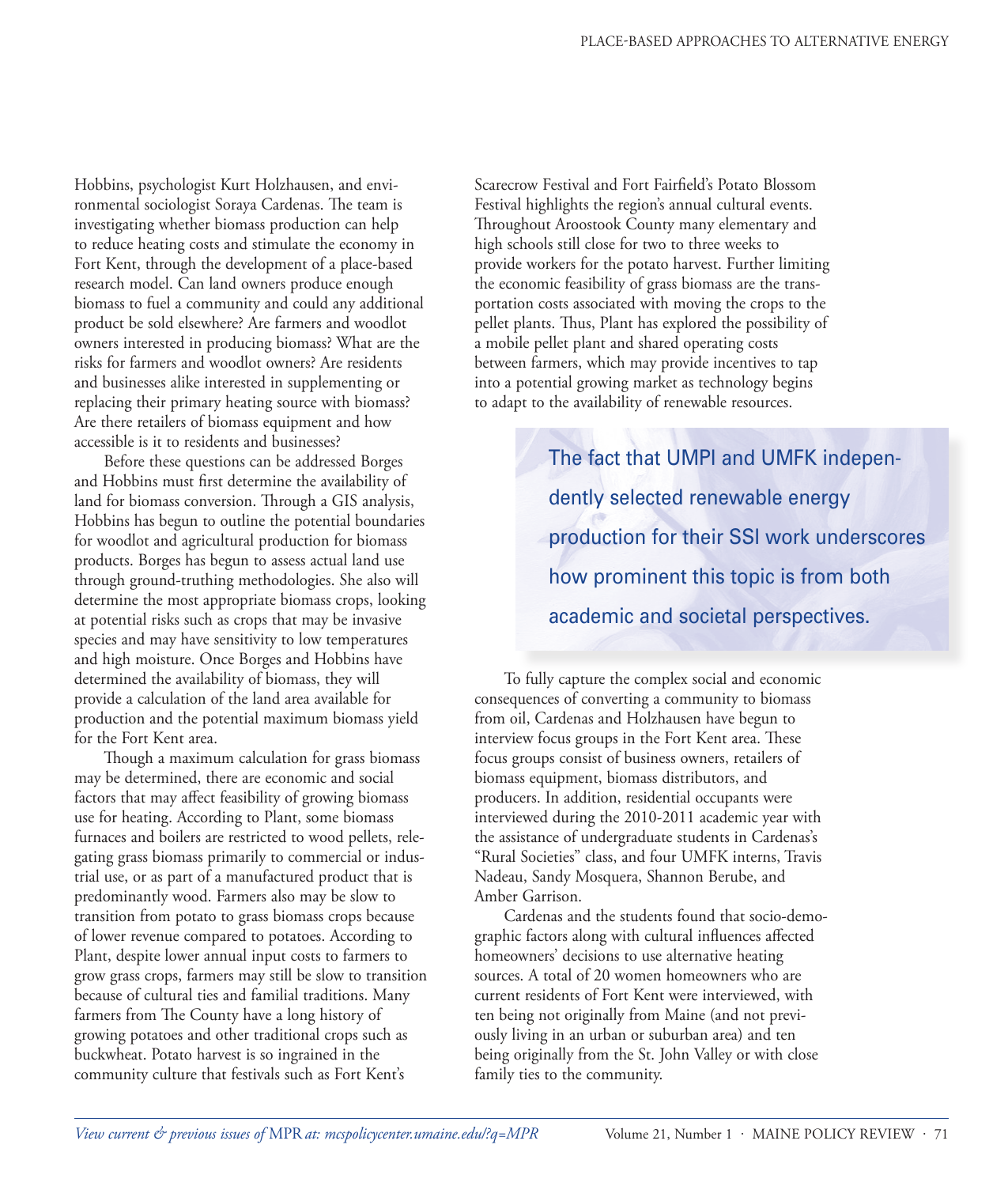Among the findings were that many of the women who were not originally from the Valley came from higher income and educational categories and these demographic factors appeared to have affected some of their choices for heating. Some of them reported preferring oil to wood because it was not messy and they didn't have to think about it. As one respondent put it: "Yeah, I do not want to do wood, it's messy…."

Some suggested that as long as they could pay for the oil, they preferred not to invest in alternative sources. On the other hand, others with lower economic means reported that they would consider alternative sources, but needed some economic assistance.

*Well, using pellets is an alternative source, if doing something else that was… less costly, and…good for the environment. I would and …where retrofitting the house would not be a costly thing, or where there was some kind of grant program, absolutely.* 

Using a portion of Maine's forest and farmland resources for fuel for biomass may be sustainable if resources are managed appropriately and with consideration for potential environmental and socioeconomic pitfalls.

> Of the ten women interviewed from the Valley, six already supplemented their homes with wood biomass; of the ten not from the Valley, only four did. The women from the Valley reported using wood as a way of life and a way to reduce the expense of oil, and they were not averse to using alternative sources. One woman said, "This year … we purchased ten cords of wood… the wood heat is wonderful… because I think that the oil is really expensive right now."

> Their behavior appears not to be a consequence of their education levels, but rather to be economically

driven and influenced by culture. Income considerations are further exemplified by the women who were not from Maine; those who did use wood were at lower income and educational levels. According to a study by Tanner (1999), education level appears to affect people's attitudes and beliefs, but it does not correlate with changing behaviors. In another study by Verhallen and Van Raaij (1981), individual attitudes did not affect decisions about choosing more environmentally friendly measures to heat homes. The more important determinants of environmental choices were sociodemographic characteristics of respondents. The researchers hypothesized that price tags attached to behaviors may have a greater influence on consumers to invest in energy-saving practices when cost of energy exceeded their financial means.

Based on our findings, women with higher incomes, who could afford oil, were more inclined to pay for oil because it was less messy and more convenient. Meanwhile, lower income residents in Fort Kent tended to adopt more affordable sources. Though further investigation is warranted, socio-demographic characteristics appear to be the driving force, but cultural experiences should also be considered. Women originally from the Valley grew up burning wood, while women not originally from Maine did not.

Cardenas and Holzhausen plan to further investigate the role of the biomass producers, distributors, retailers and local businesses owners through openedended interviews. This information will be used to provide a descriptive analysis of the current stakeholders in Fort Kent. Upon completing this analysis, this information will be analyzed by economist Brad Ritz. The data produced will then be used to inform stakeholders, community members, town offices and non-profit organizations, such as the NMDC, so that they can make better-informed decisions, build stronger partnerships, and create sound policy decisions.

#### POLICY CONSIDERATIONS OF PLACE-BASED APPROACHES TO BIOMASS IN AROOSTOOK COUNTY

It is somewhat ironic that local energy sources, i.e.,<br>wood and grass, that were the primary feedstocks wood and grass, that were the primary feedstocks of agricultural and home energy more than a century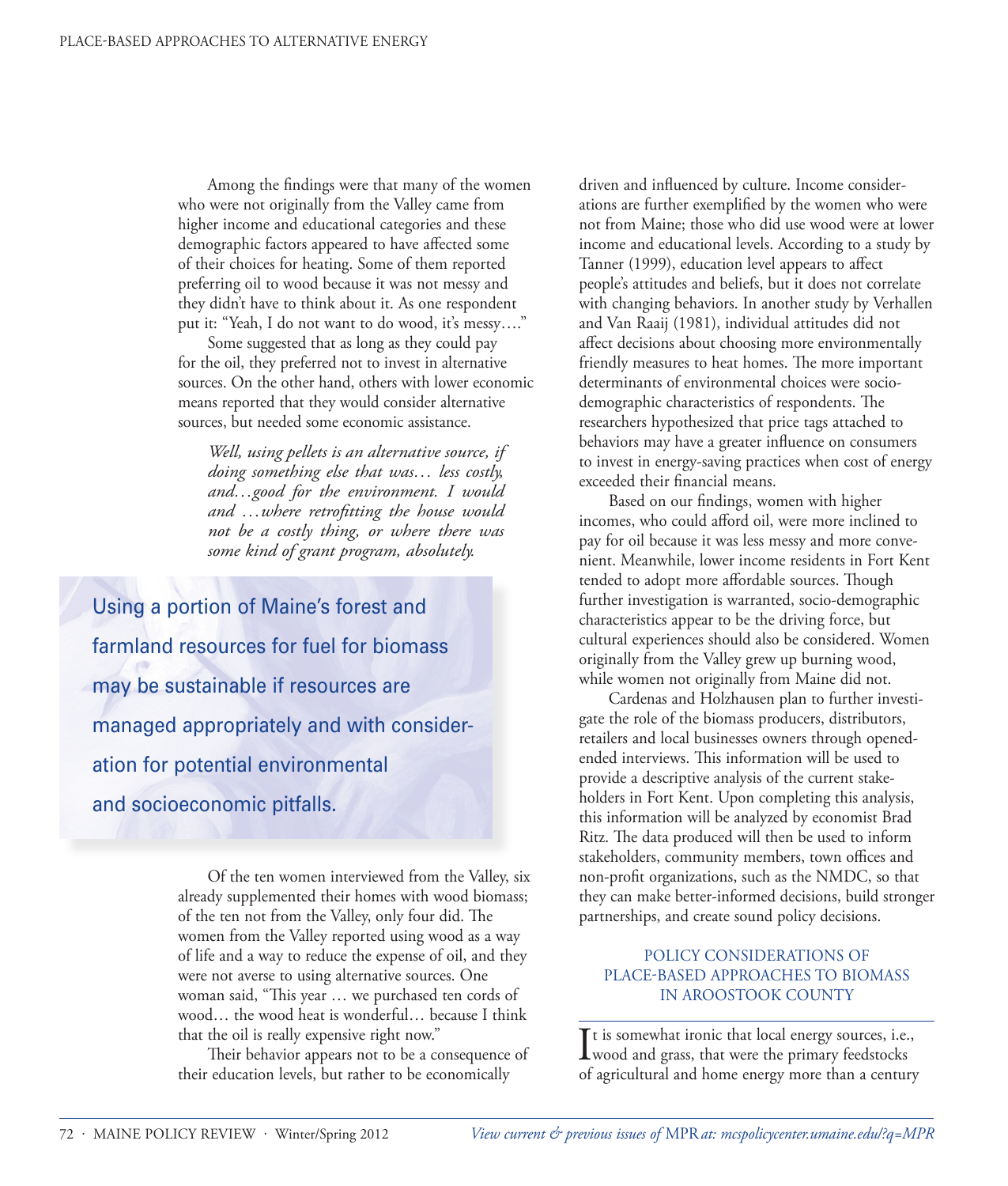#### STUDENT SPOTLIGHT **Gary Parent**

ago, are now being re-considered as "alternatives." Our research is premised on the assumption that biomass feedstocks can be produced sustainably and that the potential economic benefits are significant. The main thrusts of these projects are to evaluate these assumptions and help implement practices that optimize socioeconomic benefits while minimizing negative land-use impacts.

It may or may not turn out that biomass is more affordable than current energy sources. However, even if biomass fuels are ultimately more expensive than oil, their development may be justified by the economic multiplier effect of locally generated income recirculating in the local economy through purchase of products and services (ViTAL Economy Alliance 2010). At the same time, producing biomass for fuel could place additional stresses on forest and farmland habitat, which may include invasive species or habitat loss for non-game wildlife and deer. Using a portion of Maine's forest and farmland resources for fuel for biomass may be sustainable if resources are managed appropriately and with consideration for potential environmental and socioeconomic pitfalls. An additional advantage to using tillable land (especially underused land) is that this may conserve farmland for additional future expansion. With food demand increasing globally, and with a growing demand for local food in the region, northern Maine is in a position to greatly increase the production of food crops, especially through diversified or organic farms (Beach 2011; Beal and Jemison 2011). Having 10,000 acres of extensively managed grassland that could easily be re-converted to higher-value food crops might be a smart hedging strategy.

Whereas forest biomass has already proven to be economically viable, grass biomass remains unproven. At present, there is no good consumer outlet due to the difficulty of producing a household-scale boiler that can withstand the corrosion from burning grass. Thus, the market for the product is uncertain and may be limited to commercial or industrial users. Furthermore, the claim that biomass is a renewable and carbon neutral energy source has also been questioned (Manomet 2010). A life-cycle carbon analysis for Aroostook County may be needed to determine if the fuel demands of cultivation and harvesting make grass biomass a sustainable alternative. Life-cycle carbon

#### **SSI Undergraduate Researcher; Environmental Studies major, University of Maine at Presque Isle**

Gary Parent was in his forties when he decided to pursue his undergraduate degree at the University of Maine at Presque Isle in order to get a good job. A native of Aroostook County who lives in Fort Fairfield, Parent says he has long been concerned about the region's sustainability. "I would like to remain here and help provide a future for my children so The County's rich history can be preserved," he says.

Now in his junior year, Parent is contributing to the region's future and gaining marketable skills—as an SSI undergraduate researcher. He is one of several UMPI students helping rural communities in Aroostook County to transfer paper tax maps into a digital format, which will enable them to more easily and efficiently manage their data with free Google Earth software.

"Many of these smaller communities don't have the fiscal ability to purchase software or pay a salary for someone to complete a project like this," says Parent, who has worked on maps of five towns in Aroostook County including Easton, Mapleton, Chapman, Castle Hill, and New Sweden. "This project will allow towns to enter the digital age and go from using 18th century technology to using 21st century technology."

Parent and his fellow students are working with Chunzeng Wang, associate professor of earth and environmental science at UMPI, who is overseeing mapping of land ownership in the Aroostook River watershed and creating a GIS database that links land use to land ownership. Wang's work is part of an SSI research project on sustainable development of the Aroostook River watershed led by Jason Johnston, assistant professor of wildlife ecology at UMPI.

The SSI researchers are studying various aspects of sustainable development including historical and current land use and its impacts, promoting the region's unmotorized trails, and identifying the best land for producing biofuels in ways that minimize potential effects on grassland birds and other wildlife. They are working with more than a dozen stakeholders as part of the study.

Students working on the project have the rare opportunity to gain hands-on experience in helping to solve real-world problems. For Parent, who also has done GIS mapping for Fort Fairfield, this has made all the difference. "As a 45-year-old, it has taken me a long time to find my niche," he says. "Using the skills I have learned at UMPI and through some connections I have made through this work, I hope to start a career in a field that focuses on sustainability. This project has definitely given me a head start on that."

—Kim Ridley

analyses of corn and switchgrass used in ethanol production, with associated worldwide forest clearing to meet increasing demand for food, suggest that greenhouse-gas emissions will actually increase by 20 percent and 50 percent, respectively, in warmer U.S. regions (Searchinger et al. 2008). Thus, claims that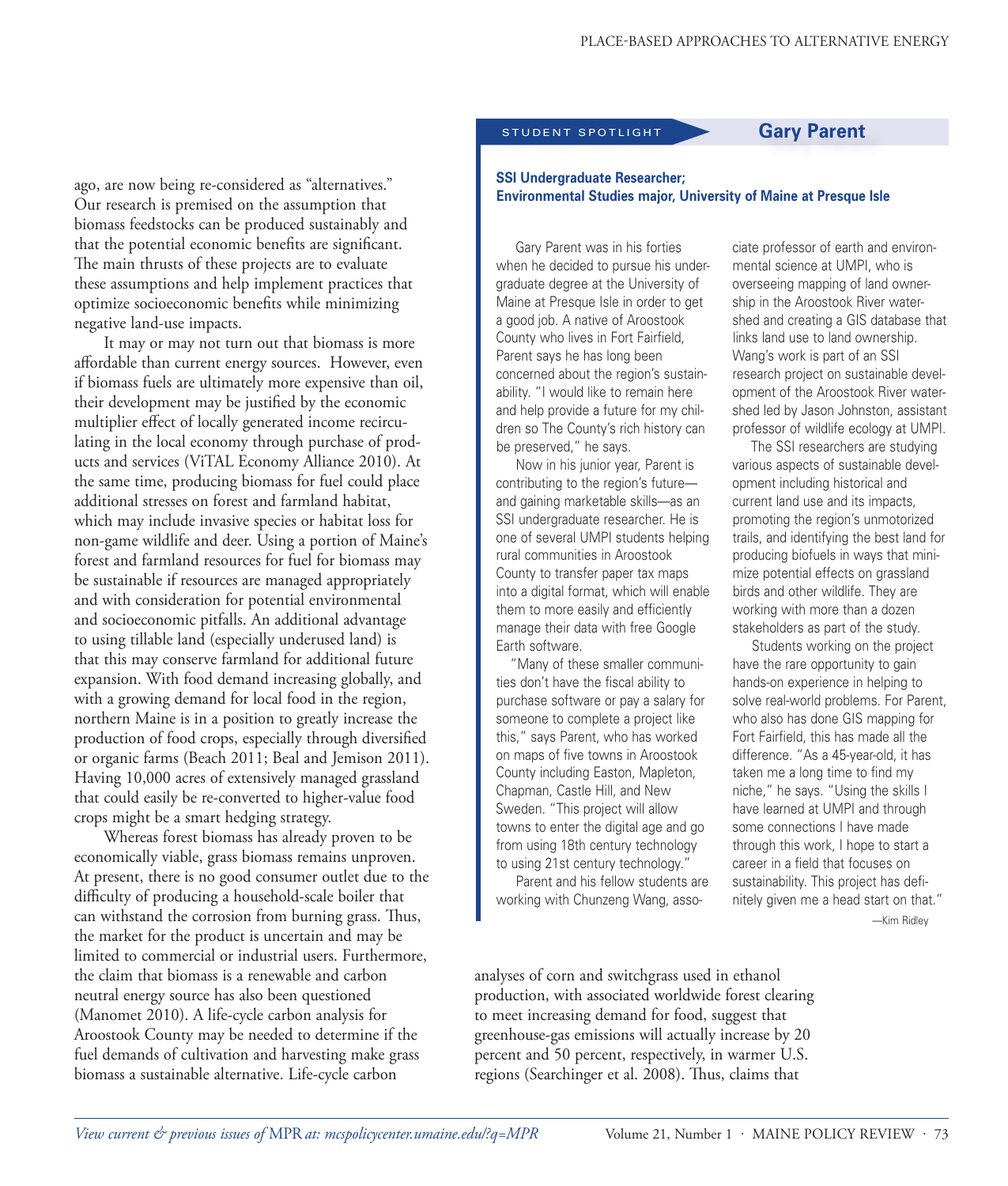renewable fuel is carbon neutral (Adler, Del Grosso and Parton 2007) may not be valid for our region, when the fossil-fuel inputs and loss of sequestration capacity are considered.

Maine has experienced a variety of land-use pressures over the last two decades, e.g., a loss of farmland to development and conversion of working forest ownership from large industrial owners to various investment entities. However, in The County the landuse concerns differ from statewide patterns. Forestland is still largely owned or managed by industrial, sustainably certified forest products companies such as Irving Timberlands and Seven Islands Land Company. Urban sprawl and consequent loss of potential agricultural land can be detected in bedroom communities surrounding a few small cities such as Presque Isle. However, the loss of agricultural land to forest succession is the dominant land-use change over recent decades. Regardless of whether the UMFK and UMPI research efforts spur increased forest or grass biomass development, a discussion will be opened with the community about the best use for these lands—forests, farms, conservation lands, or more housing subdivisions. By engaging stakeholders at all levels without a prescriptive message of what should be done, we hope to avoid the mistakes of others who have recommended large-scale land-use changes for The County. The memory of one such environmental and economic disaster—Fred Vahlsing's encouragement of sugar beets (Beem 2008)—is still part of the local culture. By engaging citizens, municipal officials, policymakers, businesses, farmers, and foresters we hope to do the kind of work a university should be well positioned to perform. Through our analysis of economic, ecological, and societal costs and benefits of energy alternatives, we hope to spur planning not just about local energy strategies, but about optimal land-use practices.  $\infty$ 

#### **ACKNOWLEDGMENTS**

This work was supported by National Science Foundation award #EPS-0904155 to Maine EPSCoR at the University of Maine. The authors benefited from discussions with Brian Kermath, past and founding director of the Center for Rural Sustainable Development at UMFK. As CRSD director, Kermath initiated and proposed the research project at UMFK to contribute to a better understanding of biomass energy resources in the region and to compliment the \$3.2 million in funding he secured to replace all fuel oil consumption for heat at UMFK with solid biomass.

#### **REFERENCES**

- Adler, Paul R., Stephen J. Del Grosso, and William J. Parton. 2007. "Life-cycle Assessment of Net Greenhouse Gas-flux for Bioenergy Cropping Systems." Ecological Applications 17(3): 675–691.
- Beach, Jed. 2011. "Economic Impact of Organic Farming in Maine." Maine Policy Review 20(1): 46–47.
- Beal, Amanda and John M. Jemison Jr. 2011. "Resource, Environment and Energy Considerations for Maine Food Security in 2050 and Beyond." Maine Policy Review 20(1): 172–182.
- Beem, Edgar Allen. 2008. "Rogues, Rascals, and Villains." Downeast (August).
- Eisensmith, Mike. 2011. Northern Maine Focuses on Biomass as Regional Wealth Building Opportunity. Northern Maine Development Commission, Caribou. http://mainewoodsconsortium.org/mmh/
- Inflation Data. 2012. Historical Crude Oil Prices (Table). Financial Trend Forecaster, Richmond, VA. http:// inflationdata.com/inflation/inflation\_rate/historical\_ oil\_prices\_table.asp [Accessed March 16, 2012]
- Manomet Center for Conservation Sciences. 2010. Massachusetts Biomass Sustainability and Carbon Policy Study: Report to the Commonwealth of Massachusetts Department of Energy Resources, ed. T. Walker. Natural Capital Initiative Report NCI-2010-03. Brunswick, Maine.
- McCloskey, J.T., R.J. Lilieholm, and C.S. Cronan. In review. "Using Bayesian Belief Networks to Identify Future Compatibilities and Conflicts between Development and Landscape Conservation." Landscape and Urban Planning.